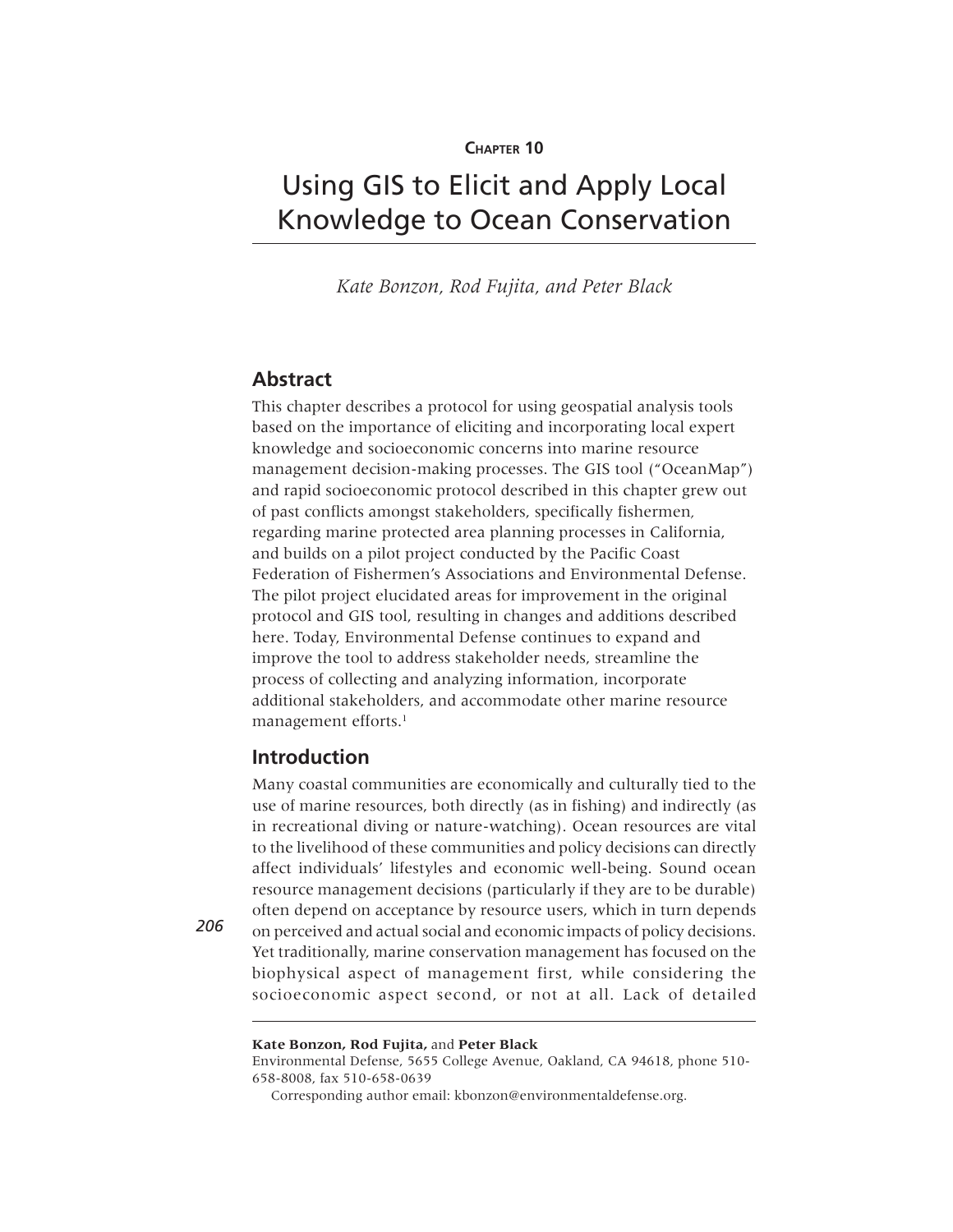socioeconomic information often hampers ocean conservation efforts both in the policy-making stage and in the implementation and enforcement phases. Recent efforts to implement marine protected areas in California highlight the benefit of integrating socioeconomic aspects of proposed management measures early in the decision-making process, and pilot studies have shown the effectiveness of utilizing geographic information systems (GIS) tools to achieve these goals.

Fully protected marine reserves (areas of the ocean that are off-limits to fishing and other extractive uses) are a relatively new tool for marine resource managers and have attracted both scientific support and political controversy. Much of the controversy is due to the perceived distribution of potential costs and benefits. For example, immediate costs of implementing reserves tend to be borne by the consumptive users of an area, i.e., commercial and recreational fishermen, in the form of restrictions that may adversely affect their income. Conversely, the benefits are often delayed and initially accrue to non-consumptive users (National Research Council, 2001; Carter, 2003), for example, by increasing the appeal of tourism. Marine management measures may also have social consequences by changing the profile and distribution of participation in marine recreational or commercial activities in an area. While federal (National Environmental Policy Act; Magnuson-Stevens Fisheries Conservation and Management Act) and state (California Environmental Quality Act) laws require consideration of socioeconomic costs and benefits of a management decision, such assessments are usually not comprehensive and are often conducted after the planning and public consultation process. Techniques to include local stakeholders in the planning process are needed to ensure consideration of socioeconomic impacts of marine protected areas and reduce conflicts among stakeholders.

Division and conflict between fisheries managers and fishing communities are already apparent (St. Martin, 2001), especially in the context of recent fishery declines (Gilden and Conway, 2002a; Gilden and Conway, 2002b) on the West Coast. Many user groups feel as if their concerns are ignored and their knowledge is underutilized. In order to halt this growing schism, agencies must understand the concerns of affected user groups regarding the costs of management measures. Additionally, incorporating local knowledge could fill important data gaps and be a more appropriate way to address socioeconomic impacts, especially considering the local nature of fisheries on the West Coast, and California's experience with MPA planning and implementation has elucidated the importance of socioeconomic analysis to address these concerns.

Recent projects in California show how GIS offer effective platforms for socioeconomic analysis and incorporation of local knowledge into policy processes. Recognizing the need for local participation in policy planning and implementation, and the ability of geospatial analytical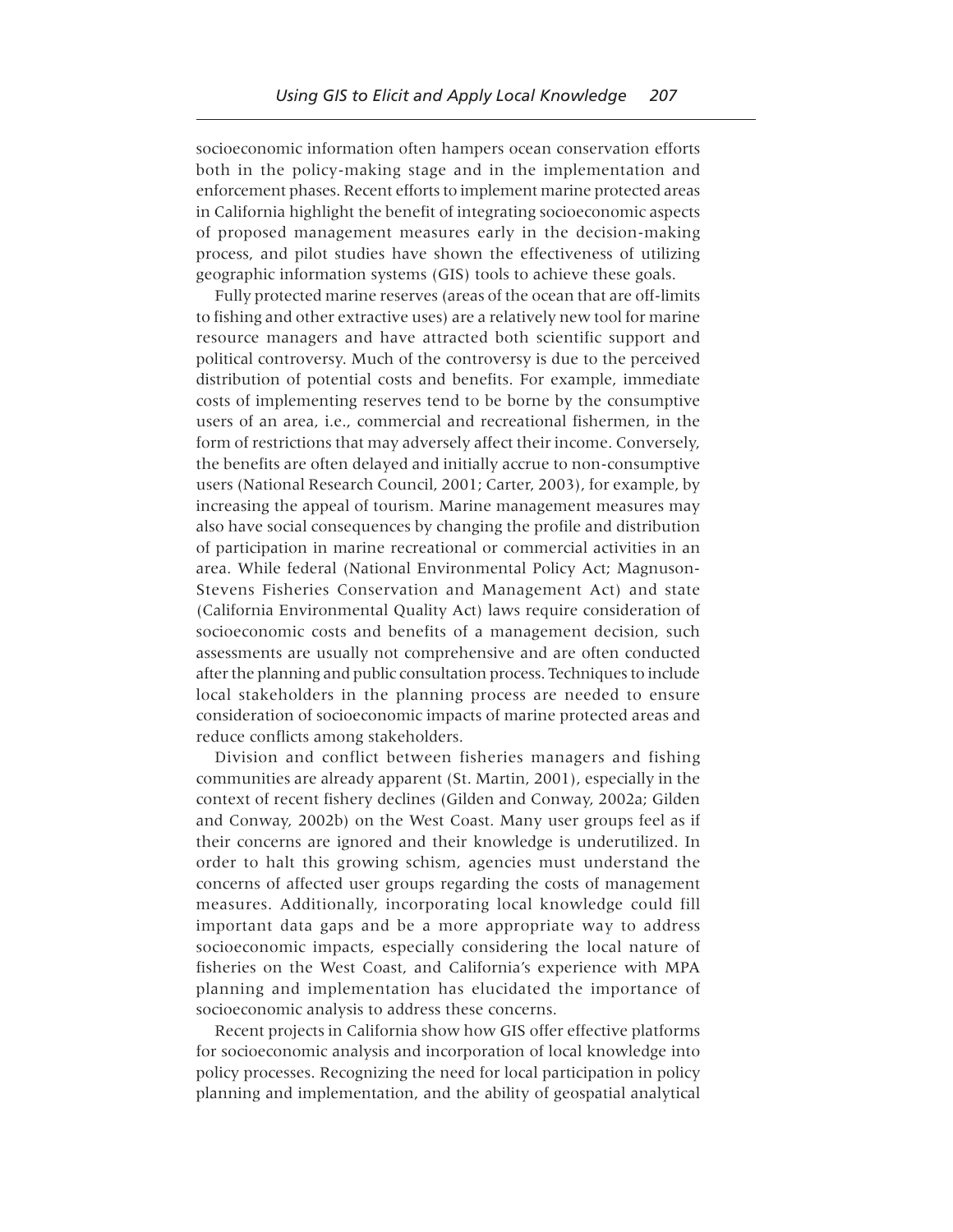tools to empower user groups, Environmental Defense (an environmental advocacy organization) has developed a GIS-based tool for California's coastal waters, OceanMap, to aid in California marine resource management (Fig. 10.1a; see page XXX). OceanMap comprises numerous data layers that can be added or taken away from view, including geographical information, existing marine protected areas, habitat information, bathymetry, and nautical charts (Fig. 10.1b; see page XXX). OceanMap was specifically designed to facilitate implementation of the California Marine Life Protection Act (MLPA) and grew out of the experience of creating a network of fully protected marine reserves within the state and federal waters of the Channel Islands National Marine Sanctuary (CINMS) off the southern coast of California.

In 2002, Environmental Defense collaborated with the Institute for Fisheries Resources (IFR; the research arm of the Pacific Federation of Fishermen's Associations) on the Local Knowledge Project, a pilot project to develop and test a participatory socioeconomic analysis protocol in the context of the MLPA. The project was designed to elicit fishermen's knowledge, test ways of incorporating their knowledge into the decision-making process, and to test spatially explicit methods for rapid socioeconomic assessments for MPA planning. The project was successful in achieving its goals and in elucidating areas for improvement of OceanMap and the protocol for rapid socioeconomic assessment. This chapter outlines the pilot project, important lessons learned, and the subsequent improvements in the tool. Environmental Defense will continue to use OceanMap and the improved data collection protocol to support MPA planning processes. Additionally, there is growing interest in expanding OceanMap to support MPA planning in other states, as well as other marine resource management efforts.

#### **Including Local Knowledge in the California MPA Processes**

There is a growing body of literature documenting the benefits of incorporating local ecological knowledge (LEK) and socioeconomic concerns into decision-making processes (McCay and Acheson, 1987; Feeny et al., 1990; Ostrom, 1990; Russ and Alcala, 1999; Berkes et al., 2000). LEK refers to the body of knowledge held by a specific group of people about their local ecosystems. The information is often sitespecific, and can be a mixture of practical and scientific knowledge (Olsson and Folke, 2001). The Local Knowledge Project was predicated on the benefits of utilizing LEK and also grew out of practical experience with two MPA planning processes in California: the CINMS experience and the first attempt to implement the statewide Marine Life Protection Act in 2002. The MLPA requires the California Department of Fish and Game to implement a network of MPAs in state waters with an improved marine reserve (defined as no-take areas) component.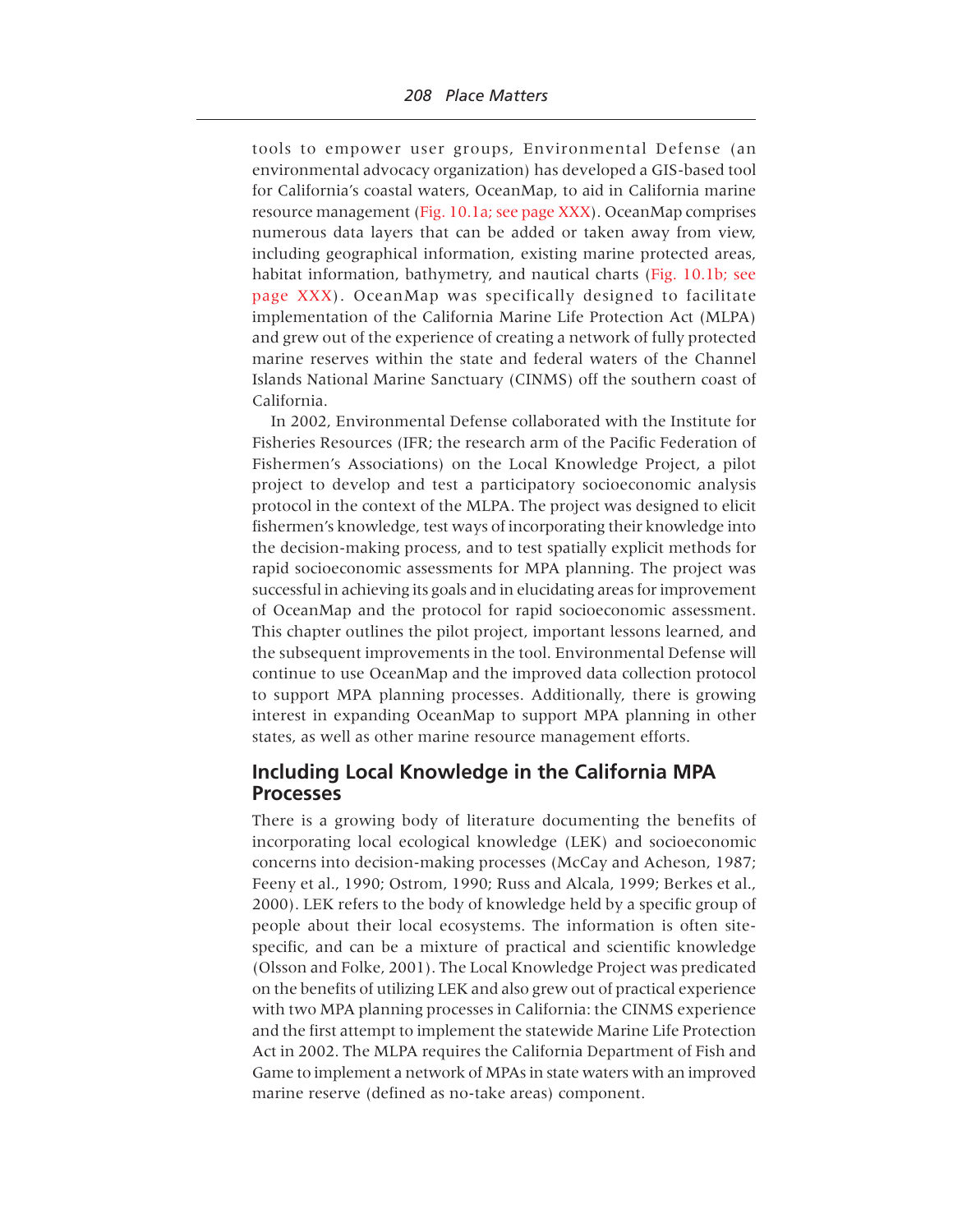### *MPAs in California*

Both the CINMS and the first attempt to implement the MLPA were highly contentious processes, with stakeholder groups including commercial and recreational fishing groups, environmental organizations, and resource managers often on opposite sides of the issue. In the CINMS case, a working group comprising scientists, fishermen, environmentalists, and other stakeholders were directed to design a network of marine reserves. Although the working group included a panel on socioeconomics and employed a team of consultants and academics to collect anecdotal and socioeconomic information from fishermen, many stakeholders were dissatisfied. Ultimately, the CINMS did not achieve consensus on one design alternative. Instead, agency staff drafted a number of design alternatives that attempted to meet scientific criteria while minimizing socioeconomic impacts. The Fish and Game Commission adopted the "preferred alternative" for state waters, in which 25% of the CINMS management area will be set aside in marine reserves (Department of Commerce, 2003), and it is now in the federal regulatory process.

The initial attempt to implement the MLPA in 2001 was also rife with controversy. The California Department of Fish and Game (CDFG) formed a Master Plan team to develop Initial Draft Concepts of potential marine reserve sites for public review. The Master Plan Team identified draft MPA candidate sites without stakeholder consultation and presented the maps to the public in a series of meetings along the coast in the summer and fall of 2001. The meetings were extremely charged with intense upheaval among numerous stakeholders, especially fishermen. In both the CINMS and MLPA instances, stakeholders felt as if they were inadequately consulted, that insufficient data were available for comprehensive socioeconomic assessment, and that the fishermen's local ecological knowledge was not appropriately incorporated into the process. The process polarized many fishermen and environmentalists, as the debate focused on trade-offs between conservation goals and economic concerns.

Due to the dissatisfaction and immense distrust created during the initial attempt to implement the MLPA, the Director of the CDFG disbanded the original process and started over. The new process, designed to be more participatory in nature, convened seven Regional Working Groups of representatives from the fishing, diving, scientific, and environmental communities. These stakeholders were charged with proposing sites for marine reserves that would be assessed for ecological benefits by the Master Plan Team and reviewed for socioeconomic impacts. The Master Plan Team was to then synthesize this stakeholder input, scientific analysis, and socioeconomic assessment into a Master Plan for a MPA network for the state, subject to the approval of the California Fish and Game Commission. In January 2004 (two years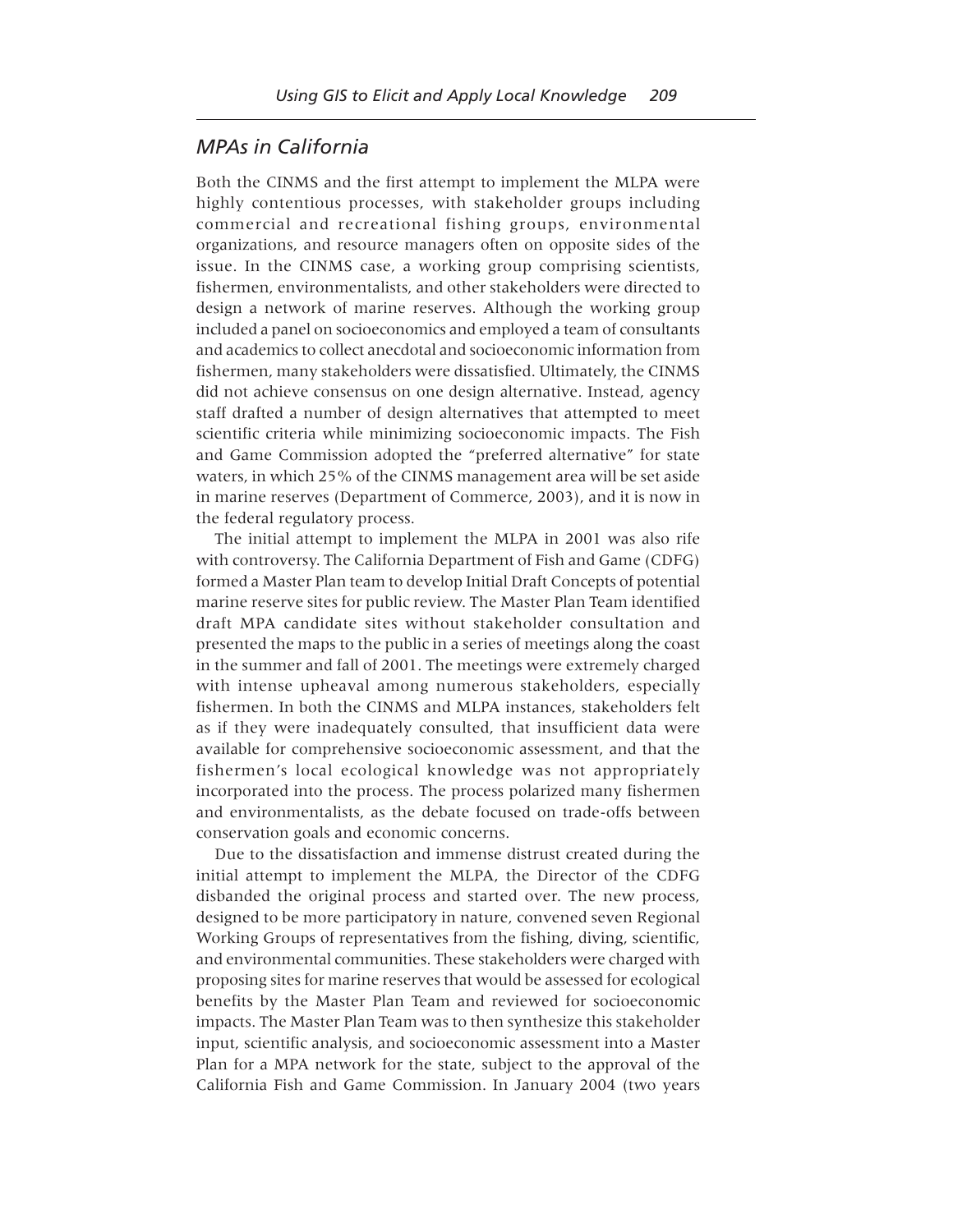after its launch), the Regional Working Group process was abandoned due to California's budget crisis. Non-governmental organizations (NGOs) and community groups continued to develop petitions for individual marine reserves and began to construct a "civil society" process (sanctioned by the state, but implemented primarily by stakeholder groups and funded by foundations and other private-sector funders) to synthesize such petitions, assess them against scientific criteria, encourage petitions for reserves that would fill critical gaps in a coherent system of marine reserves, conduct scientific and socioeconomic analyses of individual sites and the proposed system, and present a master plan for approval by the Fish and Game Commission. In the Fall of 2004, the State committed \$500,000 to restart the MLPA process, and appointed a Blue Ribbon Task Force to design and oversee a process to implement a network of reserves, create a pilot project along the Central Coast, and develop a strategy for longterm MLPA funding. The panel has elicited comments from various stakeholders regarding the draft framework for the process and will identify a science advisory team from a pool of nominated candidates. The Task Force is charged with implementing a pilot project in Central California by Fall 2006, and a statewide network of marine reserves by 2011.

The MLPA requires the inclusion of socioeconomic information as laid out in Section 2855 (c) of the Act: "(T)he department and team in carrying out this chapter, shall take into account relevant information from local communities, and shall solicit comments and advice for the master plan from interested parties on issues including […] (2) socioeconomic and environmental impacts of various alternatives" (California Bill Number AB 993, 1999). MLPA implementation offers an opportunity to capitalize on local knowledge and assess the socioeconomic effects of management decisions, and the Task Force recognizes the need for active involvement of stakeholders and the general public. Restarting the MLPA implementation process creates an opportunity to incorporate local knowledge and socioeconomic analysis early in the planning process. While the Department convened an expert workshop on socioeconomics in the fall of 2002, it is still uncertain how to include such information in MLPA implementation. The Local Knowledge Project, described in the next section, was intended to contribute to the assessment of these complex effects in a participatory way, and to provide a protocol for inclusion of socioeconomic information. Lessons learned from the Local Knowledge Project have further improved the protocol that can be implemented in future versions.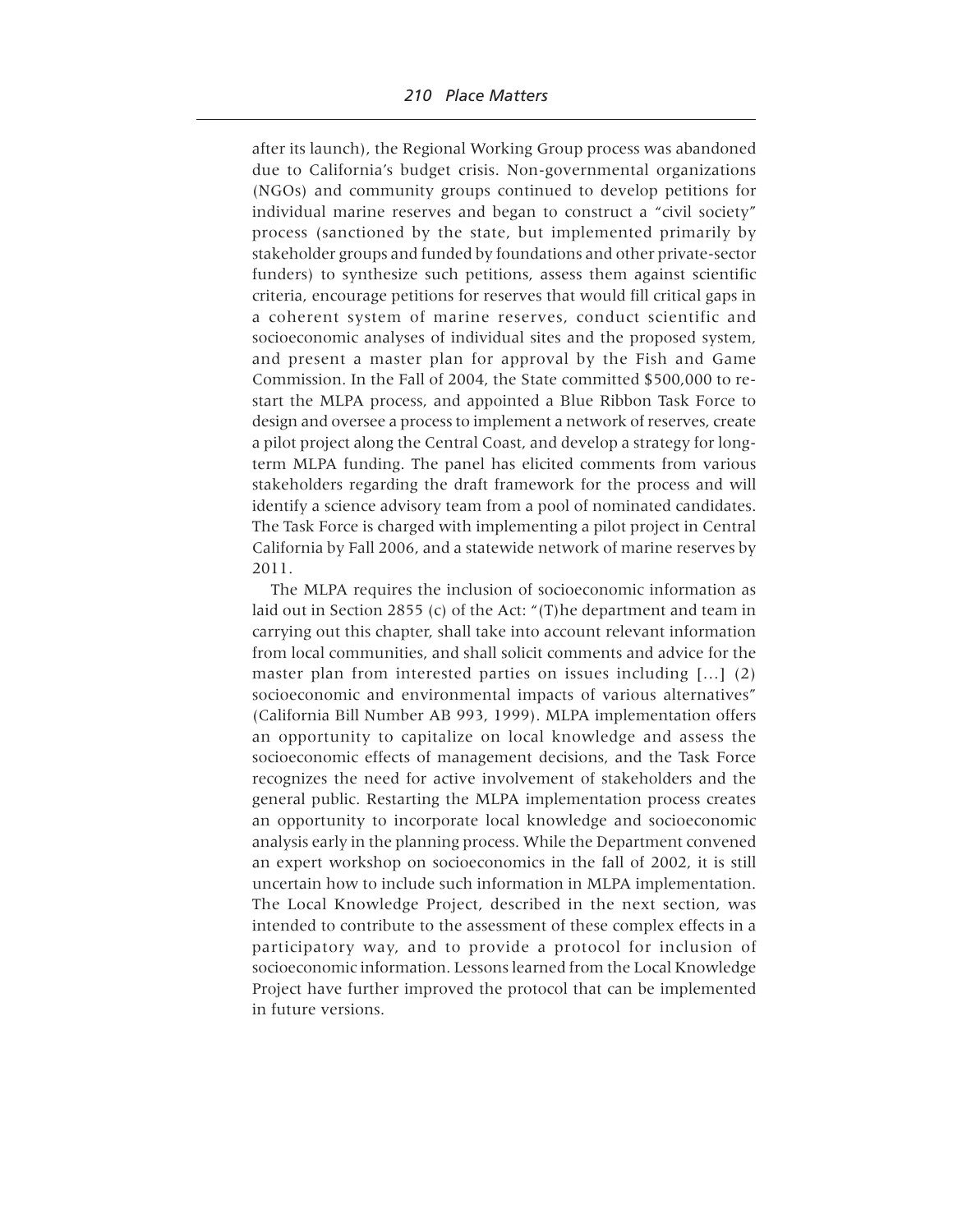#### **The Local Knowledge Project**

The Local Knowledge Project was a pilot project to test a protocol for rapid socioeconomic assessment for use in MPA planning processes. It was based on the need for socioeconomic information in the MLPA implementation process. The project employed GIS with the primary goal of developing methods and data for rapidly assessing potential socioeconomic impacts related to individual marine reserve sites in California state waters. Other design considerations included budgetary and time limitations, and the need for spatially explicit local knowledge data that can easily integrate with scientific information. While the goal of the project was to test a protocol for socioeconomic assessment rather than MPA siting alternatives, many fishermen were interested in using the maps of fishing activity, acceptable closure areas, and critically important economic areas as a platform for further discussion of MPA alternatives.

#### *Methods*

The pilot project focused on commercial fishermen and recreational charter boat captains in the north-central region of California (Fig. 10.2), from Pt. Año Nuevo to Point Arena. Five main ports and port groups were identified within this area: Mendocino County (Fort Bragg, Pt. Arena, Albion), Bodega Bay, Bolinas, San Francisco, and Half Moon Bay.

Fishermen were integral to the study, both during the design phase and as participants. Study design included several meetings between project staff and fishermen representatives, "port gatekeepers" associated with the Pacific Coast Federation of Fishermen's Associations (PCFFA). The group collectively developed the research questions to be asked of the participating fishermen and the gatekeepers provided names of about 10 initial fishermen who would be willing to participate in an interview. The rest of the participants (total of 30) were identified through the "snowball sampling" (Huck, 2000) method of having interviewees recommend other fishermen to be interviewed. All participants were recommended based on the length of their fishing career, their depth of knowledge, and their willingness to be interviewed.

Semi-structured, one-on-one interviews with fishermen comprised the core of the project. During a two-month period, field assistants trained in social science interview techniques interviewed 30 fishermen. Typically, the assistants contacted the participants via telephone to explain the project and ask if they would be willing to participate in an interview. All participants were informed that the decision to grant an interview was voluntary and they could relinquish information at their discretion. Response was overwhelmingly positive, with only two fishermen unwilling to grant an interview, citing scheduling conflicts or lack of time. Most fishermen saw this as a rare opportunity to share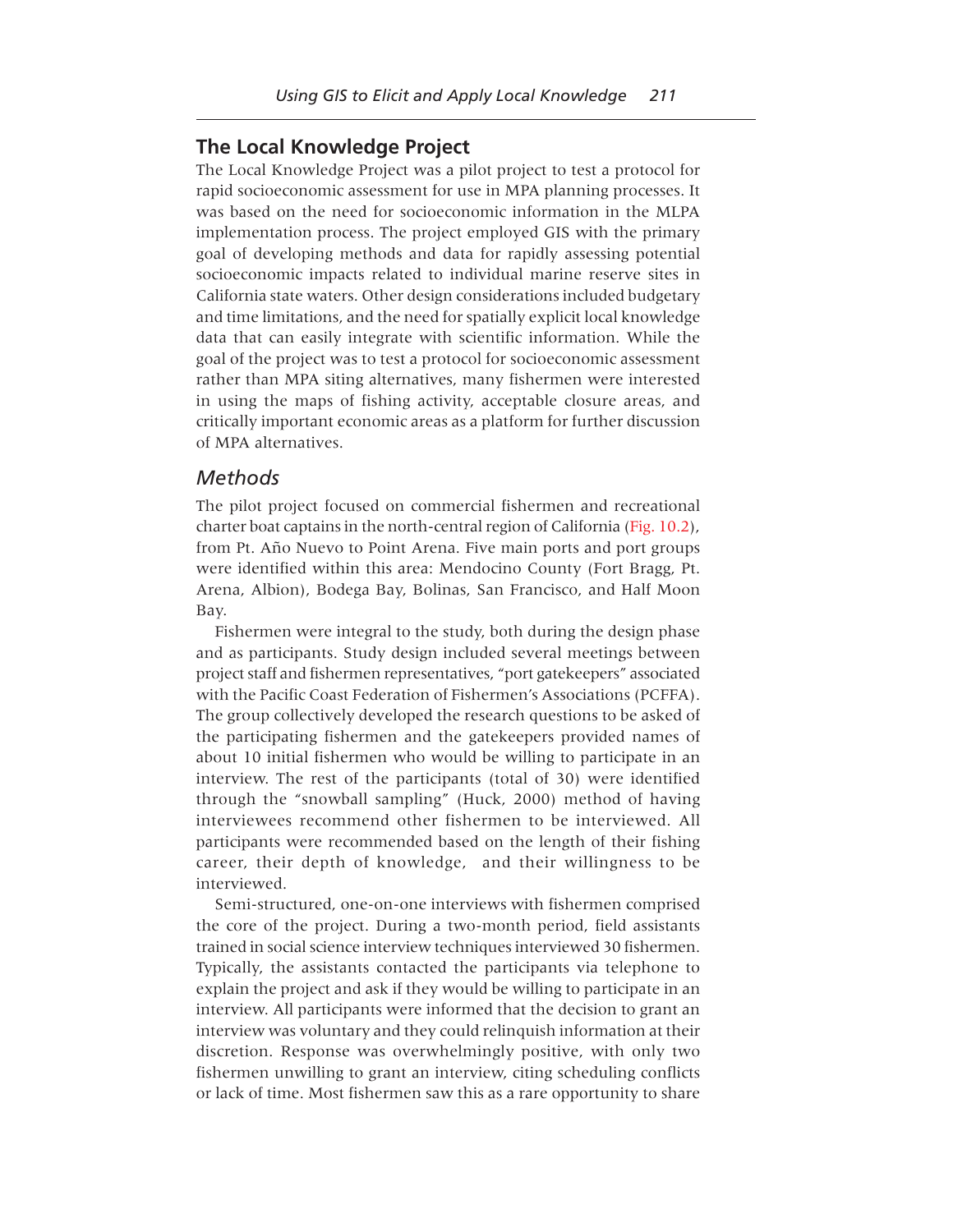their knowledge, concerns, and opinions regarding marine reserve siting and MLPA implementation. Once a fisherman agreed to be interviewed, the interviewers traveled to the port and met at a time and location convenient for the fisherman, generally the fisherman's boat or a nearby restaurant.

Guided by a set of specific questions, each interview was a freeflowing conversation. Interviewers allowed the fishermen to discuss a multitude of subjects, but kept the process focused with a set of core questions. This allowed for a comfortable conversation while also achieving quantifiable results that could be recovered and coded in the data entry process for comparison across interviews. The participating



*Figure 10.2. Map of MLPA regional boundaries*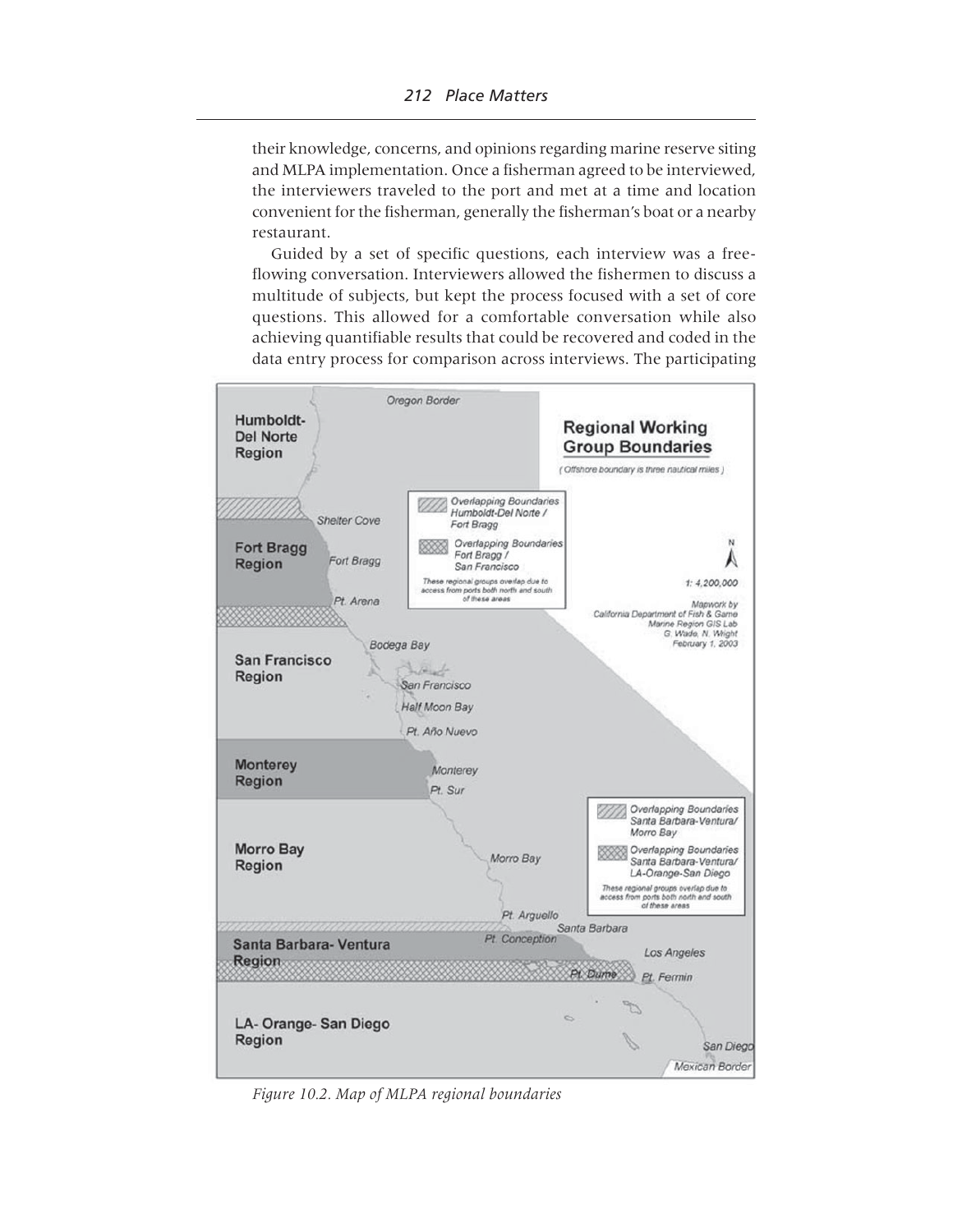fishermen were asked a series of questions in four analytical categories: demographics (home harbor, years fishing experience, species targeted, gear and techniques used); oceanographic information (prevailing local weather and current patterns, weather-dependent fishing locations, observations about fish distributions based on physical oceanography, critical anchorages and transit passages, effects of ocean regime shifts such as the El Niño Southern Oscillation or the Pacific Decadal Oscillation); biological information (historically productive or "fished out" areas, known spawning sites, non-threatened or healthy species, threatened species of observed declines, biologically diverse areas, health of the fishery: past and present); and management (opinion of stock assessments, fishery management and environmental concerns, opinions of the MLPA process, economically critical areas, acceptable closure candidates). Interviewers brought nautical charts and fishermen recorded their answers to spatially related questions on these maps. Other information was recorded in notes and later transcribed.

All interviews were conducted at a time and place that was convenient for the fishermen. One complaint about existing socioeconomic analysis processes is the considerable cost they impose upon fishermen. Public meetings held at central location are often the only option for participation in marine resource management, posing high actual and opportunity costs to fishermen. Fishermen must often take time off from fishing to drive several hours to a public meeting, all at their own expense. Other methods for assessment, such as mail surveys, often have low return rates (e.g., 14.6% in the case of a costearning survey conducted by the Pacific States Marine Fisheries Commission (Pacific States Marine Fisheries Commission, 2002). The Local Knowledge Project resulted in 27 viable interviews (out of 30 conducted), or a 90% return rate. The fishermen were appreciative of the opportunity to participate and contribute on their own time and in their own space.

Following each interview, the information was coded by analytical category and recorded in Excel. Spatially explicit data were entered as shape files in OceanMap, Environmental Defense's GIS tool for California's coastal waters. A spatial representation of the data is important for data comparison and analysis both within this study and across other studies. Additionally, many of the shape files captured detailed species and seasonal information.

Recognizing the context of the MLPA and the goal to maximize conservation goals while minimizing socioeconomic impacts in MPA siting, the spatial analysis focused on five categories: (1) Critical Economic Areas; (2) Acceptable Closure Candidates; (3) Biologically Diverse Areas; (4) Historically Productive Areas; and (5) Critical Anchorages and Transit Passages. Statistical analysis focused on the congruence of fishermen's information, and the variance among their answers. Additionally, the Critical Economic Areas and Acceptable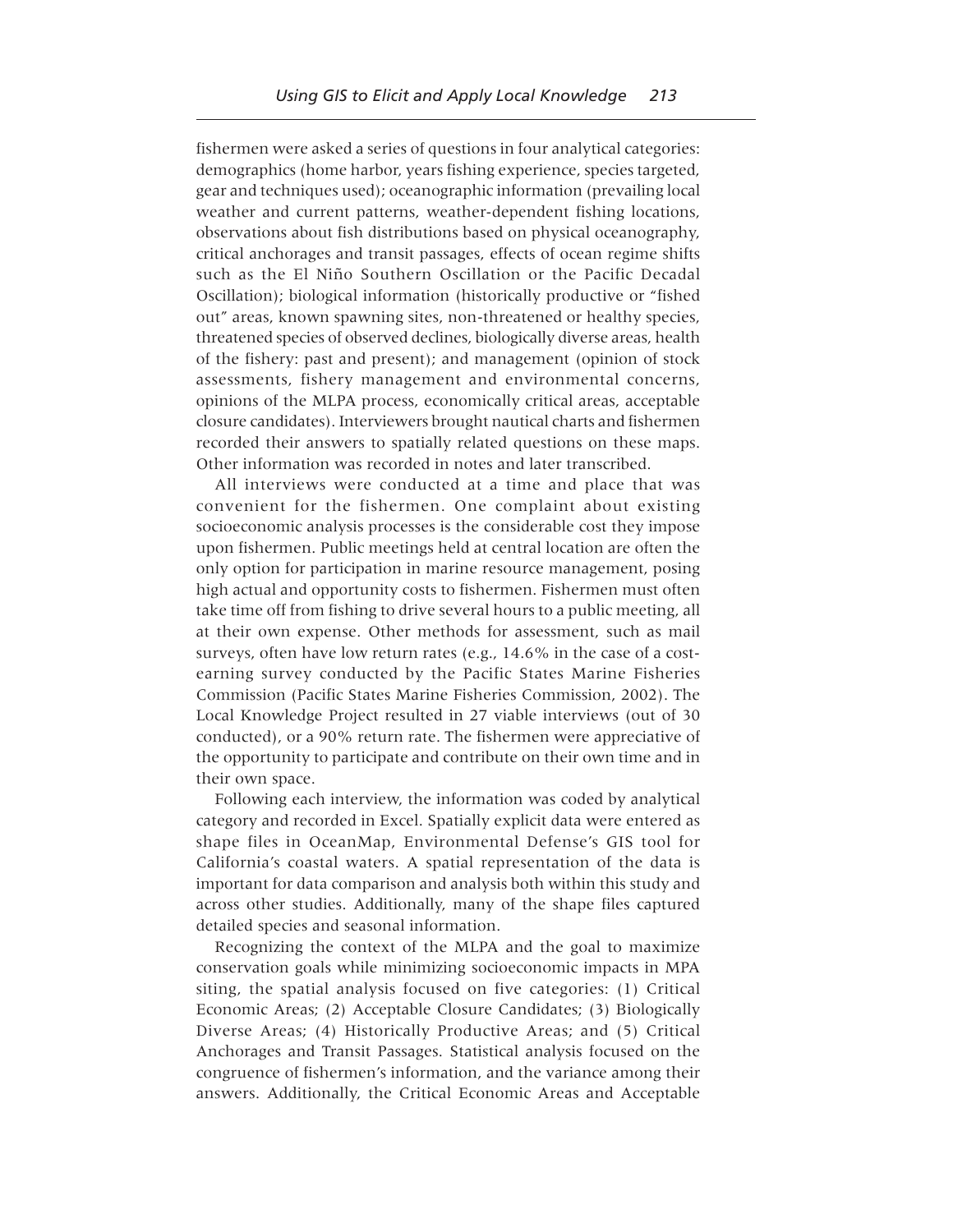Closure Candidates identified by the fishermen were aggregated and compared to the Department's original draft MPA maps. This analysis helped elucidate potential factors in fishermen opposition to the draft maps, such as the proximity of many proposed reserves near fishing ports.

A vital contribution to the success of the Local Knowledge Project was its iterative nature. Following the data collection, entry, and analysis phases, interviewers went back to each port and conducted plenary sessions with all participants from that port to review the statistical and spatial analysis. Information was only shown in aggregate and remained anonymous, but this gave fishermen the opportunity to review the data and correct any mistakes made in transcribing their information. Additionally, the plenary sessions facilitated discussion and understanding amongst the fishermen and often revealed as much information as the initial interviews.

Also central to the success of the project was confidentiality and anonymity. Fishermen's information regarding their fishing sites is proprietary and fishermen are often concerned about revealing information to competitors. Therefore, information collected during the project can be shown in aggregate, but never in fine-grain detail. Furthermore, the plenary sessions were used to gain permission for use of the aggregate data in publications and presentations. Due to the sensitive nature of this material, measures have also been taken to ensure fishermen ownership over the information.

### *Project Performance and Benefits*

Information collected during the interviews was extensive and revealed an intricate use pattern over the oceanscape. Fishermen shared years of experience and first-hand knowledge that is invaluable, including for example, observations on oceanographic conditions, biological phenomena, and the effect of management decisions on ocean resources and their livelihoods. For a complete discussion of the results, see Scholz et al. (2004).

Overall, the project successfully achieved many of the goals set forth at its commencement (i.e., protocol for rapid socioeconomic assessment, and spatially explicit database of fishermen's ecological knowledge and socioeconomic concerns) and included numerous benefits over traditional methods of collecting and analyzing socioeconomic information. Importantly, the project was well received by most participants, many of whom expressed appreciation for the opportunity to share their knowledge and opinion. The project was relatively quick and inexpensive to conduct, is easily replicated, and achieved a high rate of return.

Through the pilot project, we created a spatially explicit database of fishermen's ecological information and socioeconomic concerns that can be easily integrated with biological information and used to inform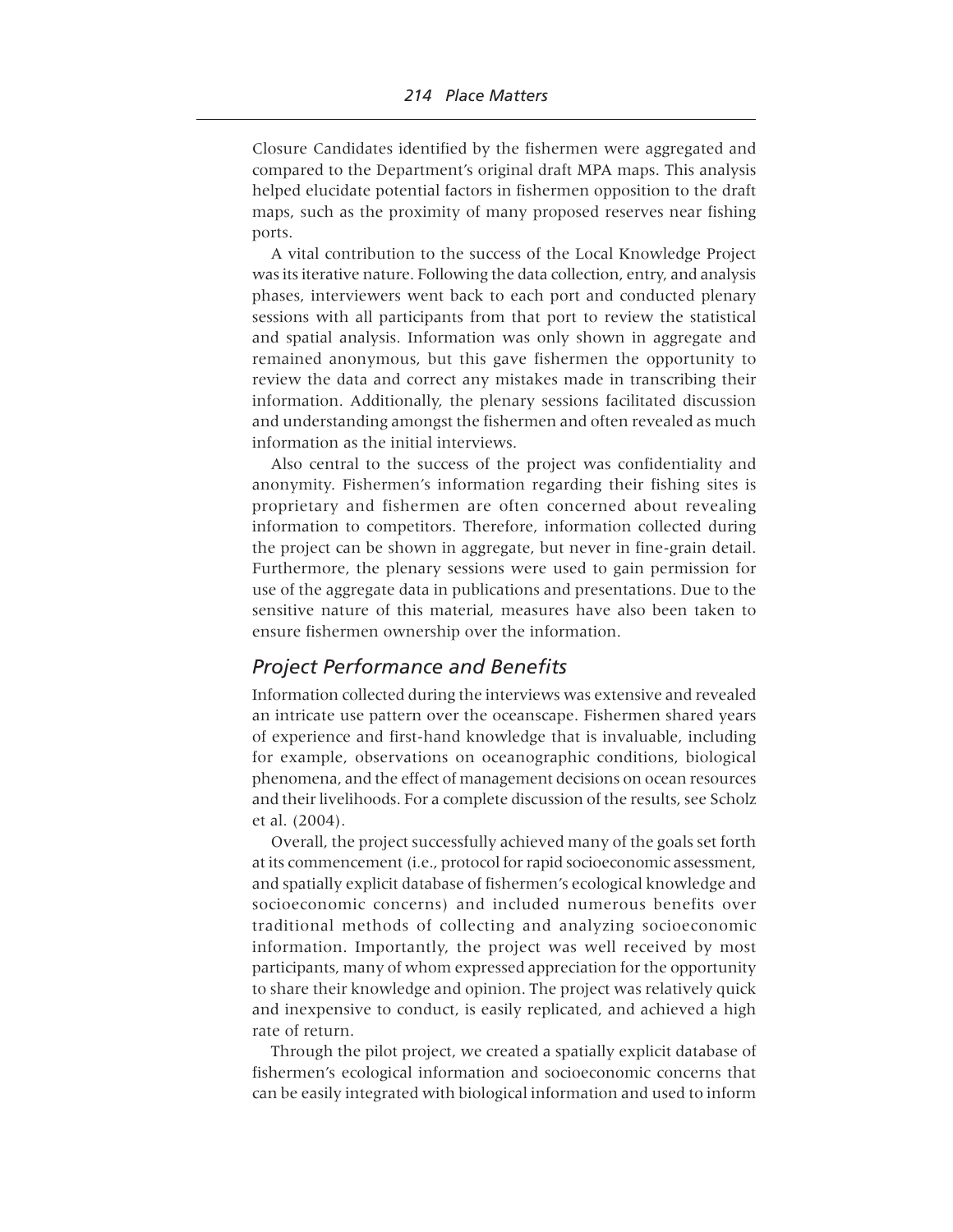future decision-making, and most importantly, successfully developed a protocol for rapid socioeconomic assessment for MPA planning processes.

#### *Lessons Learned*

The pilot project confirmed many of our preconceptions regarding the need for better processes for socioeconomic analysis and the ability of GIS-based tools to achieve these results. Engaging fishermen in conversations about the marine environment and MPA planning was invaluable in numerous ways: The process revealed information about the ocean, uncovered possible areas of compromise and common ground, and the project highlighted ways to improve OceanMap and the use of GIS tools for socioeconomic analysis.

In the context of this project, once engaged, fishermen were eager to share their knowledge and viewpoints about the ocean environment, fisheries biology, and marine resource management. In many cases, their observations of the marine environment correlate well with the scientific literature. Building upon this shared understanding can be invaluable to corroborate data and create policy applications that are supported by all stakeholders.

Fishermen generally disagree with scientists regarding the need for fully protected marine reserves (henceforth, "reserves"), where no fishing is allowed. While many scientists see reserves as a vital tool to manage marine resources and cite numerous studies showing that biomass, diversity, and fecundity are greatly enhanced in reserves (Castilla and Bustamante, 1989; Russ and Alcala 1996; Wantiez et al., 1997; Russ and Alcala, 1998; Halpern, 2003), fishermen often claim there is no scientific proof that reserves will benefit the fishery. Often missed is the fact that scientists and fishermen are frequently talking at cross-purposes, with scientists discussing benefits within reserves and benefits to fisheries in the form of insurance against management errors; while fishermen focus on fisheries yield enhancement (for which there is little evidence to date, due to the paucity of studies and lack of reserves of sufficient size to enhance fishery yield). Fishermen explain that existing strict regulations already make it nearly impossible to earn a living and additional restrictions will further jeopardize their future. Analysis revealed fishermen's extensive use of the marine environment, and according to participants, virtually every portion of state waters is important for catching a specific species or during a specific fishing season. Understanding the use patterns in state waters illustrates the challenge of creating reserves while limiting socioeconomic impacts. However, we found that despite their vehement opposition to the need for reserves, in light of impending legislation, most fishermen are willing to engage in conversation about reserve policy implementation, and many feel that the socioeconomic analysis is the only vehicle for their opinions.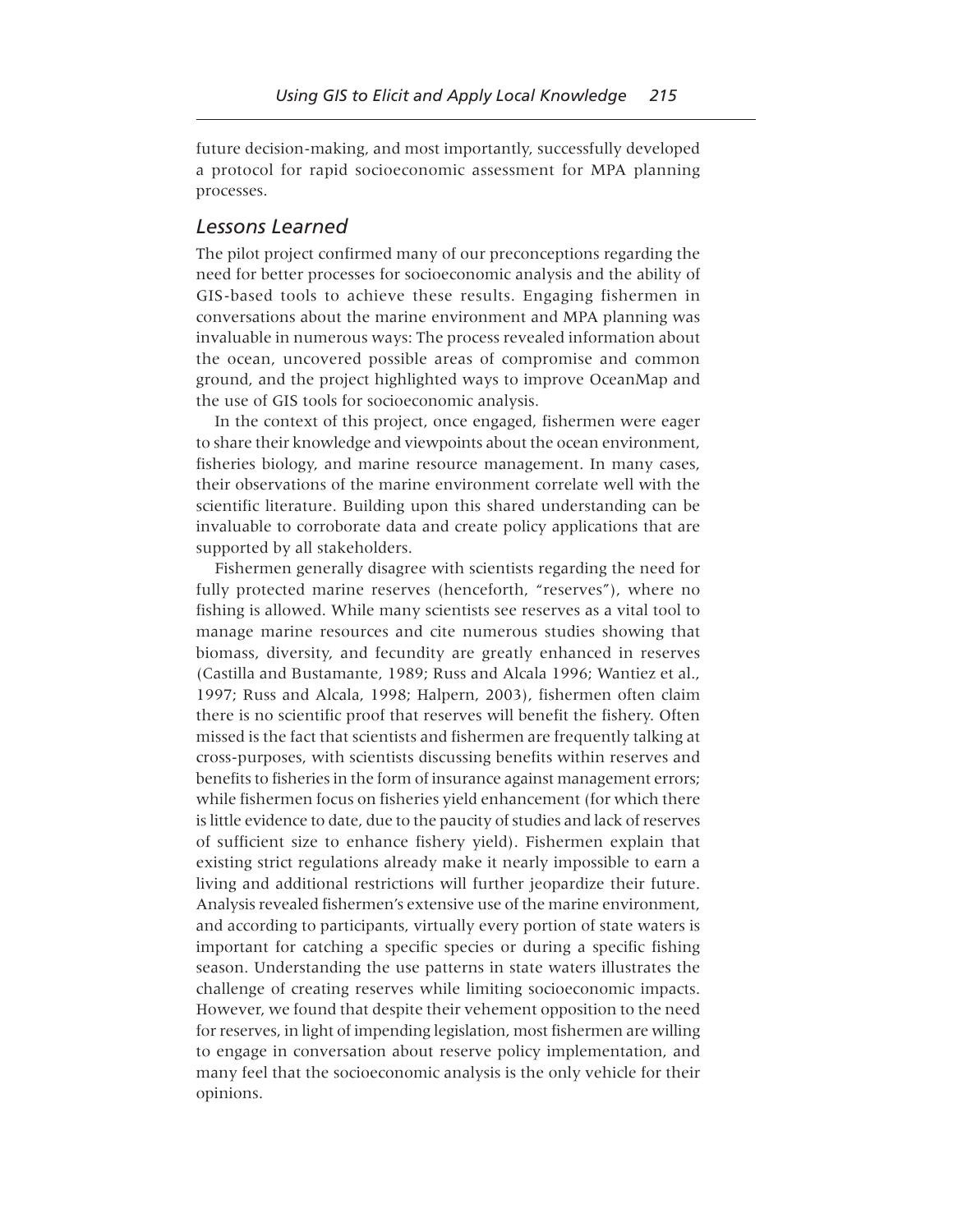The Local Knowledge Project highlighted shortcomings in both OceanMap and the protocol for socioeconomic assessment. Some attributes were anticipated while others were surprising. The scope of the project was too limited to conduct rigorous analysis or draw specific conclusions, which was expected based on the goals of the project. For example, some user groups were under-represented or omitted. This was intentional in the case of other marine resource users such as consumptive and recreational divers and surfers, but in addition, some types of fishermen, including surf fishermen and live rock fishermen, were left out. This is one problem with the snowball sampling method as is unequal representation of gear types and species fished—and will be corrected in future iterations by ensuring that port gatekeepers also represent all fishermen groups that use the study area. Inclusion of all user groups and affected stakeholders is essential for comprehensive socioeconomic analysis of management implementation and policy decisions, and will be implemented in future phases of the project. Furthermore, the ability to draw conclusions from collected data is positively correlated with increased sample size; so, if this approach is used to formally assess socioeconomic impacts, sample size must be much larger.

While fishermen's shape files, as entered in OceanMap, contain species-specific and season-specific information, the resulting data analysis lacked detail. A significant amount of information could not be easily transcribed from notes to shape files because of constraints and limitations of the data entry protocol and OceanMap. For example, the only way to include information such as fishermen's name, homeport, and targeted species was to embed it in the title of a shape file. Additionally, some portions of the fishermen's information was coded and transcribed in Excel, while other portions were entered into OceanMap. Querying the data became a difficult and time-consuming process that could benefit from streamlining. Researchers also learned the importance of eliciting and representing all data in the greatest detail possible, by, for example, asking fishermen to specify the species to which they are referring when answering questions and recording that in OceanMap.

Related to insufficient detail, the project also lacked sufficient quantitative data and analysis. The interviewing technique and questions elicited a wide range of answers with limited standardization, creating a challenge for coding and comparison. There was no weighting mechanism to capture the relative importance of fishermen's data. For example, a total of 10 shape files identified by one fisherman as Critical Economic Areas had the same importance as one shape file identified by a different fisherman, particularly evident in analyzing the congruence of these areas. Additionally, analysis did not discriminate between, for example, crab fishermen and salmon fishermen referring to salmon habitat. Lack of weighting mechanisms and techniques to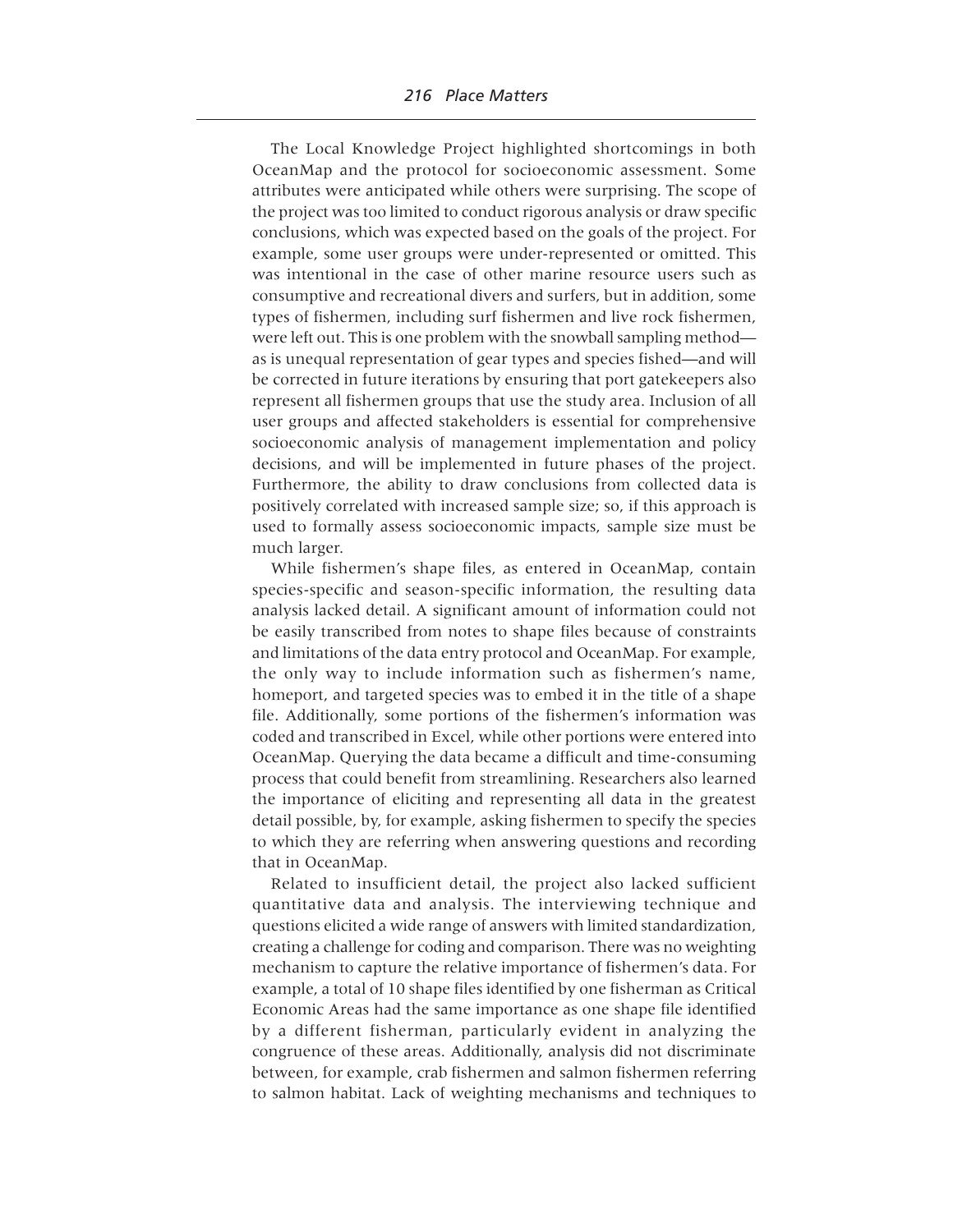derive relative importance of various answers limited the usefulness of the collected information and analysis. It is essential that future projects using this methodology to collect information to support policy processes incorporate more quantitative data and analysis.

Other challenges included how the project was perceived. There were some negative misconceptions of the project goals and techniques by fishermen who were not included in the study. Misunderstandings between project staff and project participants also occurred. The proprietary nature of fishermen's information exacerbates any miscommunication and highlights the need for clear communication from the beginning through the end. While most participants supported the project, some interviewees and other outside fishermen would have been more comfortable conducting the socioeconomic analysis themselves. Follow-up discussions resulted in ideas that can help strengthen future analysis.

#### **GIS Tool Improvements and Future Directions**

Local knowledge gained through the project described above not only informed marine management, but has also aided the design of innovative GIS-based tools and methods for socioeconomic analysis. Taking into account lessons learned from the Local Knowledge Project, we have redesigned both OceanMap and the protocol for socioeconomic data collection and analysis. The result is a more powerful, user-friendly tool that has generated interest among numerous marine stakeholders, and plans for additional studies to directly support MPA planning efforts in California.

#### *Improvement of OceanMap and Study Protocol*

Experience with the pilot project revealed numerous areas for improvement of our protocol and use of OceanMap. Focusing on fishermen, the first step was to expand the list of questions, making the study more comprehensive and quantitative in design. The revised protocol focuses on understanding and documenting fishermen's use patterns of state waters in a spatially explicit manner. The ultimate goal will be to compare fishermen's uses of the marine environment with scientific and jurisdictional information to identify areas that meet conservation goals, while minimizing socioeconomic impacts. In addition, we developed interview questions and protocols for other marine users including: consumptive and recreational SCUBA and free divers; surfers; kayakers; sailors; and shop owners who provide services for such users. These protocols were tested in summer 2004 with another iteration of the Local Knowledge Project and will be revised based on the results of the study.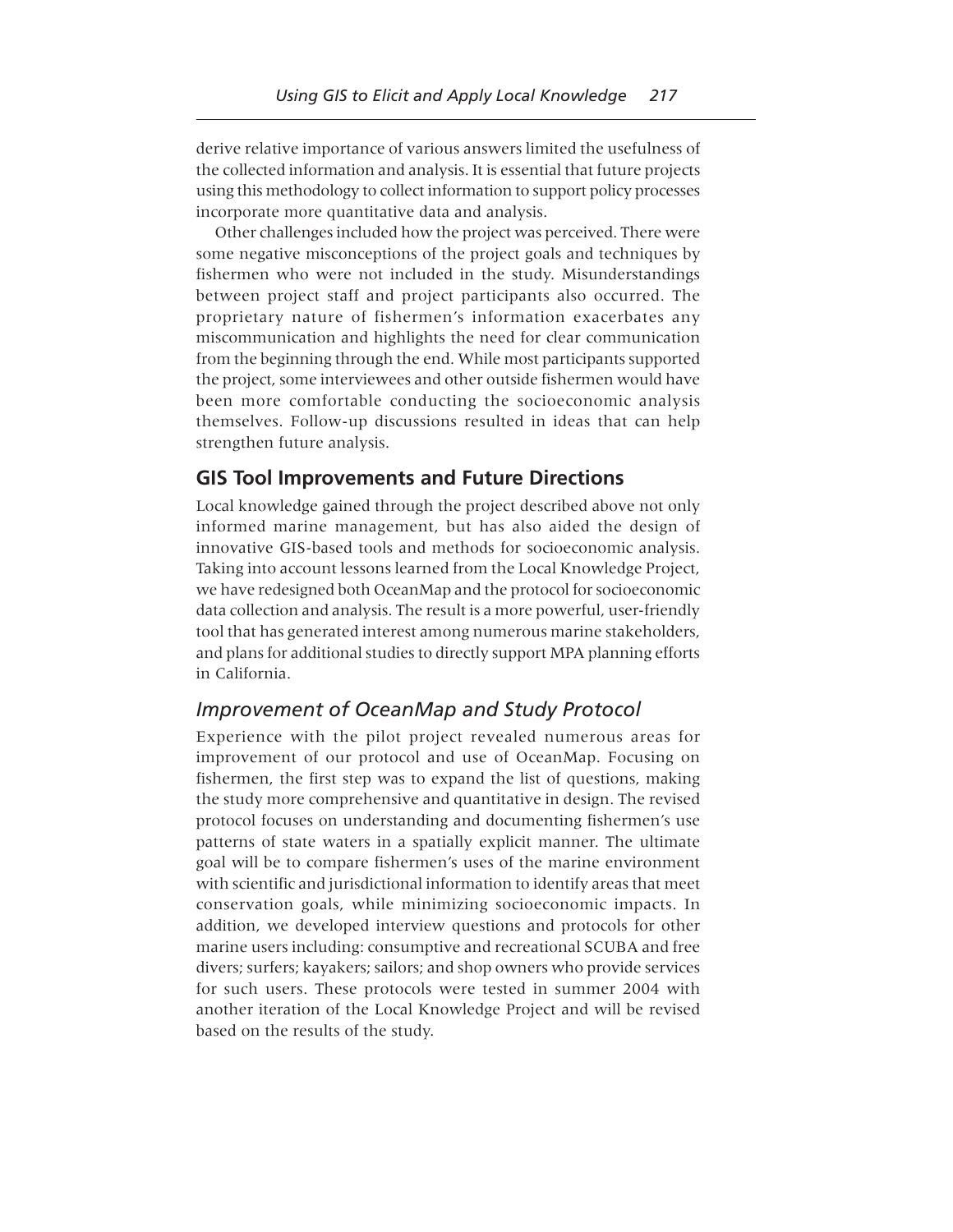#### FISHERMEN PROTOCOL

Changes to the interview questions reflect the new goal to compare information and identify areas for conservation with a minimal socioeconomic impact. First, we devised questions to be more quantifiable in nature. For example, fishermen will be asked to estimate the percentage of take-home income earned from fishing, broken down by species, to act as one metric for determining the relative importance of fisherman-identified Critical Economic Areas when conducting data analysis. Additionally, fishermen will only be asked to identify Critical Economic Areas (CEAs) and not Acceptable Closure Candidates (ACCs), as was included in the pilot study. The decision to include ACCs as an interview question is politically sensitive and depends upon the audience and the stage of the decision-making process. Groups of stakeholders that are using OceanMap internally may find it useful to identify ACCs, whereas meetings conducted across stakeholder groups will likely find it contentious to include ACCs early in the discussion, but may benefit by identifying them in later stages of negotiation. In the context of the Local Knowledge Project, fishermen were often hesitant to suggest any area for closure. By only inquiring about CEAs in the next phase of the project, we will create a data layer of fishing patterns in state waters that can inform marine management decisions while still being politically sensitive. All CEAs will be coded by species and weighted for importance by each fisherman. Interviewers will explain that each fisherman receives 100 total "points" to assign to their CEAs, to indicate relative importance amongst the areas they identify. For instance, one fisherman may identify one area and assign all 100 points to that area; while a second fisherman may identify 20 areas assigning 5 points to each one; and a third may identify six areas assigning 50 points to one area and 10 points to the remaining five areas. These two measures, weighting within and across fishermen's answers, will be recorded with each shape file and will act as proxies for relative importance of quantitative data. Additionally, OceanMap now has the ability to capture the scale at which a shape file was drawn, providing a broad ranking system of information. Shape files drawn at a smaller scale are more specific and contain more information. This can be accounted for in the analysis phase by attributing a multiplier to the scale of the shape file. These three weighting mechanisms will allow more quantitative and accurate analysis of fishermen's information and can be built into the analysis phase to create a more comprehensive spatial representation of use patterns and their socioeconomic importance.

The revamped OceanMap has significantly streamlined data entry and can now act as a centralized database for most information collected during the interview. OceanMap functions have been programmed for commercial and recreational fishermen and include six categories of shape files: Critical Economic Areas, Biologically Diverse Areas, Historically Productive Areas, Spawning Areas, Critical Anchorages,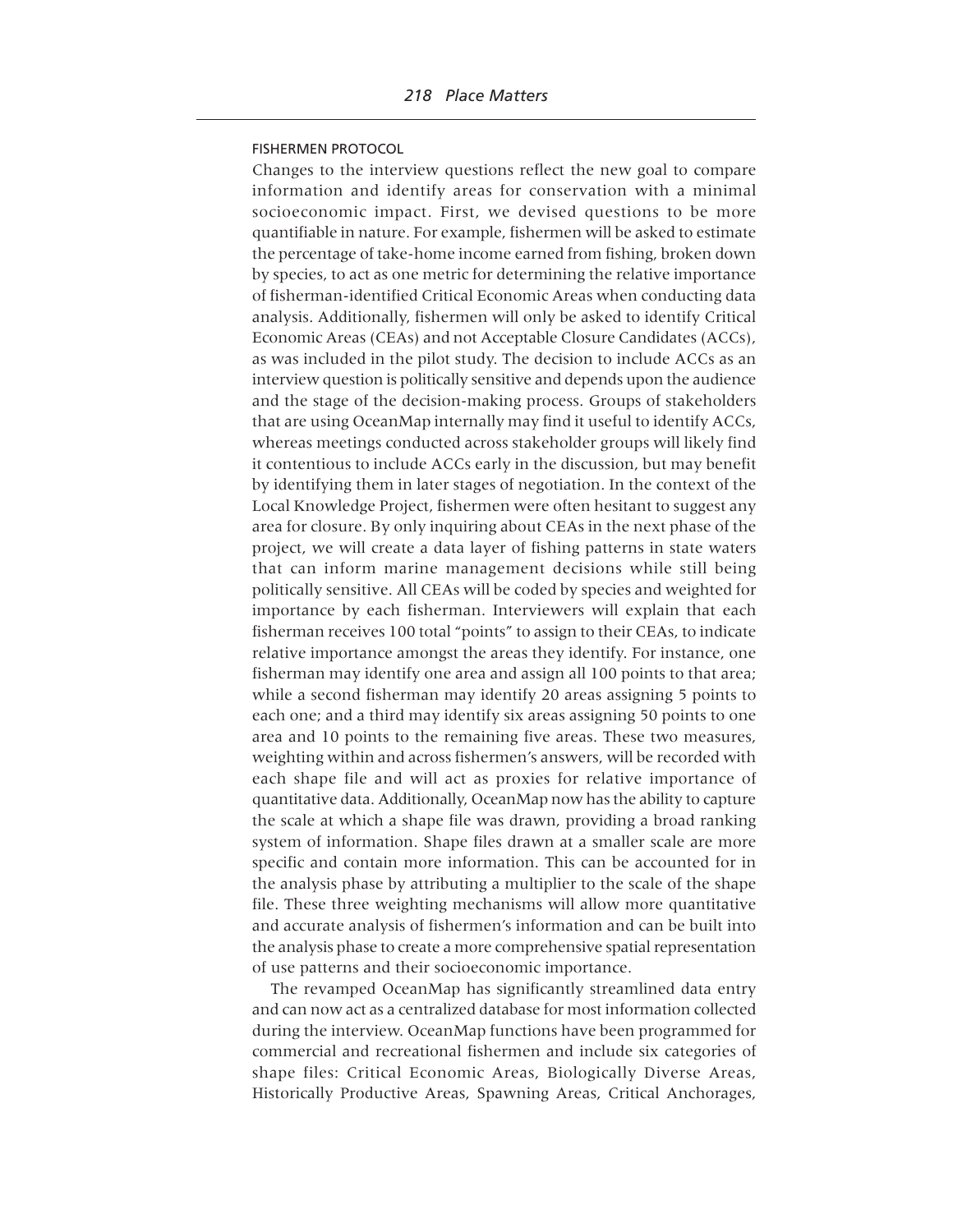*Figure 10.3. OceanMap pull-down menu screen for Critical Economic Areas*

| <b>Mary Miller</b><br>$  \cdot   \cdot  $<br>5 Oceanmap Version 2                                                                            |                           |                                                                                                     |                                                                                           | Scale 1: 7,759.255              | 图别界: |
|----------------------------------------------------------------------------------------------------------------------------------------------|---------------------------|-----------------------------------------------------------------------------------------------------|-------------------------------------------------------------------------------------------|---------------------------------|------|
| $\sqrt{ }$ resears                                                                                                                           | C Eritical Economic Areas |                                                                                                     |                                                                                           | $\mathbb{X}$                    |      |
| Coastal Access                                                                                                                               | Name:                     |                                                                                                     | Fisheman Mood                                                                             | $1 - 1$                         |      |
| Coasting<br>W                                                                                                                                | Ape:                      |                                                                                                     | Trästviewer Mood -                                                                        | .                               |      |
| Marine Profected Areas                                                                                                                       | Years of Experience:      | Percent of Income From Fishing                                                                      | Habitat Types:<br>H and Boldony                                                           | Hard Dutcrop/Pavement           |      |
| 100 Fathers Line                                                                                                                             |                           | Percent of Income ham Specific Species                                                              | Mond                                                                                      |                                 |      |
| 50 Foot Deartsurp<br>A / 600 - 660 Feet<br>$1.650 - 460$<br>$7 - 490 - 700$<br>$1 - 300 - 150$<br>$-160 - D$                                 | Horse Hadson:             | Mendocino County<br>Bodepa Bar<br><b>B</b> plinas<br>$\sim$                                         | Soft Sedments<br>D.<br>Fishers Health (Past)                                              | 10<br>.<br>$\cdots$             |      |
| Berthin Habitat<br>and hard bottom<br>hard outcrop/pavement<br><b>The Price of</b><br>soft_sediment<br>section that<br><b>Sidessan Senar</b> | Species<br>Gaar Types:    | A54R<br>ALGAE MARINE<br><b>AMBERIACE PAILER</b><br>1.1.10 cm 1.1 m 2.1 m 2.1 m 2.1<br>BALLOON TRAWL | When?<br>Δ<br>Fidrey Health (Present):<br>۰<br>÷<br>Opinion of Stock Assessments: Council | 10<br>.<br>$\sim$ $\sim$        |      |
| Blate Waters                                                                                                                                 |                           | BEACH SEINE OR SUPE NET<br><b>BEAM TRAWL</b>                                                        | Additional Comments                                                                       | ٠                               |      |
| Land Reference Paints                                                                                                                        |                           | <b>ALARLINE</b>                                                                                     |                                                                                           |                                 |      |
| California                                                                                                                                   | Saarer:                   | <b>January</b><br>February                                                                          | n                                                                                         | Overall inpotence:<br>50<br>100 |      |
| Marine Bis Regions                                                                                                                           |                           | March                                                                                               |                                                                                           |                                 |      |
| NOAA Nastical Chart                                                                                                                          |                           | Open Wind Direction Dialog                                                                          |                                                                                           | Dave                            |      |
| NOAA Bastical Chart                                                                                                                          |                           |                                                                                                     |                                                                                           |                                 |      |

#### **Table 10.1. OceanMap database of shape files and fishermen attribute information**

|                             | Α | B  | C | D | Ε | F |
|-----------------------------|---|----|---|---|---|---|
| <b>Fisherman Name</b>       | X | X  | X | X | X | X |
| Home Harbor                 | X | X  | X | X |   |   |
| <b>Species</b>              | X | X. | X | X |   | X |
| Gear type                   | X |    |   |   |   |   |
| <b>Wind Direction</b>       | X |    | X | X |   |   |
| Season                      | X | X  |   | X | X |   |
| Age                         | X |    |   |   |   |   |
| <b>Years Experience</b>     | X |    |   |   |   |   |
| % income from fishing       | X |    |   |   |   |   |
| % income from species       | X |    |   |   |   |   |
| Fisherman mood              | X |    |   |   |   |   |
| Interviewer mood            | X |    |   |   |   |   |
| Habitat types               | X |    |   |   |   |   |
| Fishery Health (past)       | X |    |   |   |   |   |
| Fishery Health (present)    | X |    |   |   |   |   |
| Weighted importance of area | X |    |   |   |   |   |
| Effect of regime shifts     |   | X  |   |   |   |   |
| Pollution type              |   |    |   |   |   | X |
| Pollution frequency         |   |    |   |   |   | X |
| <b>Pollution effects</b>    |   |    |   |   |   | X |
| <b>Additional Comments</b>  | X | X  | X | X | X | X |

Column A = Critical Economic Areas; Column B = Biologically Diverse Areas; Column C = Historically Productive Areas; Column D = Spawning Areas; Column E = Critical Anchorages; Column F = Pollution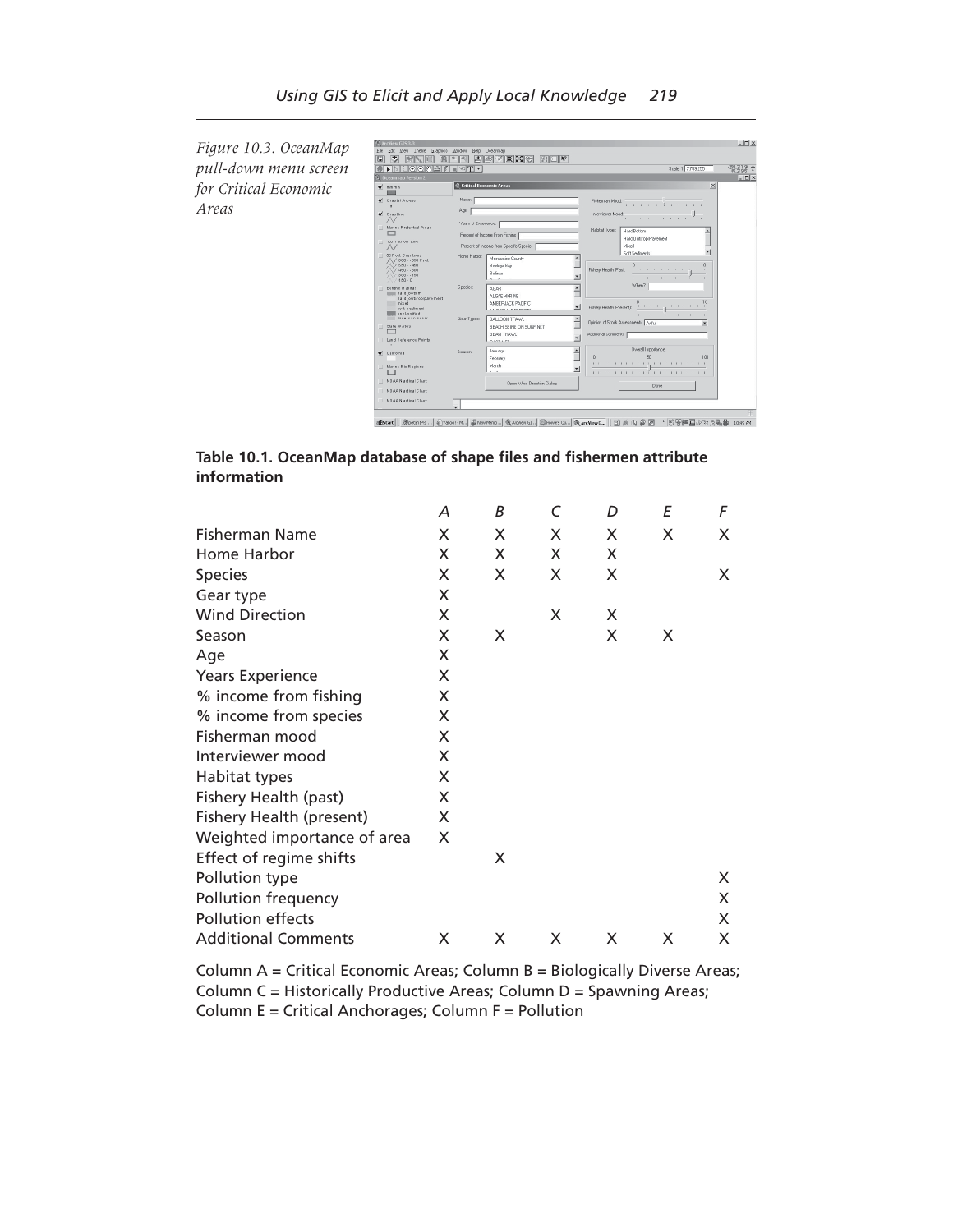and Polluted Areas. The user is guided through OceanMap with various pull-down menus, designed to build information into the program. All data are tied to shape files, categorized above, via customized pulldown menus (Fig. 10.3), designed specifically for that category of spatial information. For instance, inputting a fisherman-identified CEA requires choosing standardized options for numerous attributes including Home Harbor, Gear Type, Targeted Species, Wind Direction, Effects of El Niño, and Weighted Overall importance of area. The other categories of shape files have their own specified list of attributes displayed in the pulldown menus (Table 10.1). Associating this information with spatiallyexplicit shape files will ensure collection of complete information; create more detailed and useful data; and ease data organization, querying and analysis.

#### DIVER PROTOCOL

Recreational and consumptive SCUBA and free divers are another important group of marine resource users. We have also created interview protocols for these stakeholders and have built out the OceanMap program, in the same manner as for fishermen, to incorporate diver information. Customized pull-down menus have been created for both consumptive divers and recreational divers. While there are some differences between the protocol and pull-down menus for divers and fishermen, we intentionally designed the project to be comparable across user groups, and therefore the components for divers are largely the same as for fishermen.

For both recreational and consumptive divers, we programmed functions for six categories of shape files: Favored Dive Sites, Biologically Diverse Areas, Historically Productive Areas, Spawning Areas, Critical Anchorages, and Polluted Areas. Note that these are exactly the same as those for fishermen, except instead of Critical Economic Areas, divers have the category Favored Dive Sites, or user-identified areas that are most important for divers to have access for their activity and enjoyment. Identical to the fishermen shape files, users are guided through a series of pull-down menus where they specify different categories of information, which are tied directly to shape files by the OceanMap program. For a list of attributes that are displayed in the pull-down menus, see Table 10.2. As mentioned above, these are largely similar to the fishermen menus for comparison purposes, but include modifications such as average dive time, and size of dive area.

Importantly, Favored Dive Site also includes the weighting mechanism described in the previous section for the fishermen. Divers are asked to indicate the importance of each area by giving it a point value, with a total of 100 points for all of their areas combined. OceanMap also captures the scale at which the shape is drawn. The combination of these weighting mechanisms will be important for analyzing data within user groups, as well as across user groups. In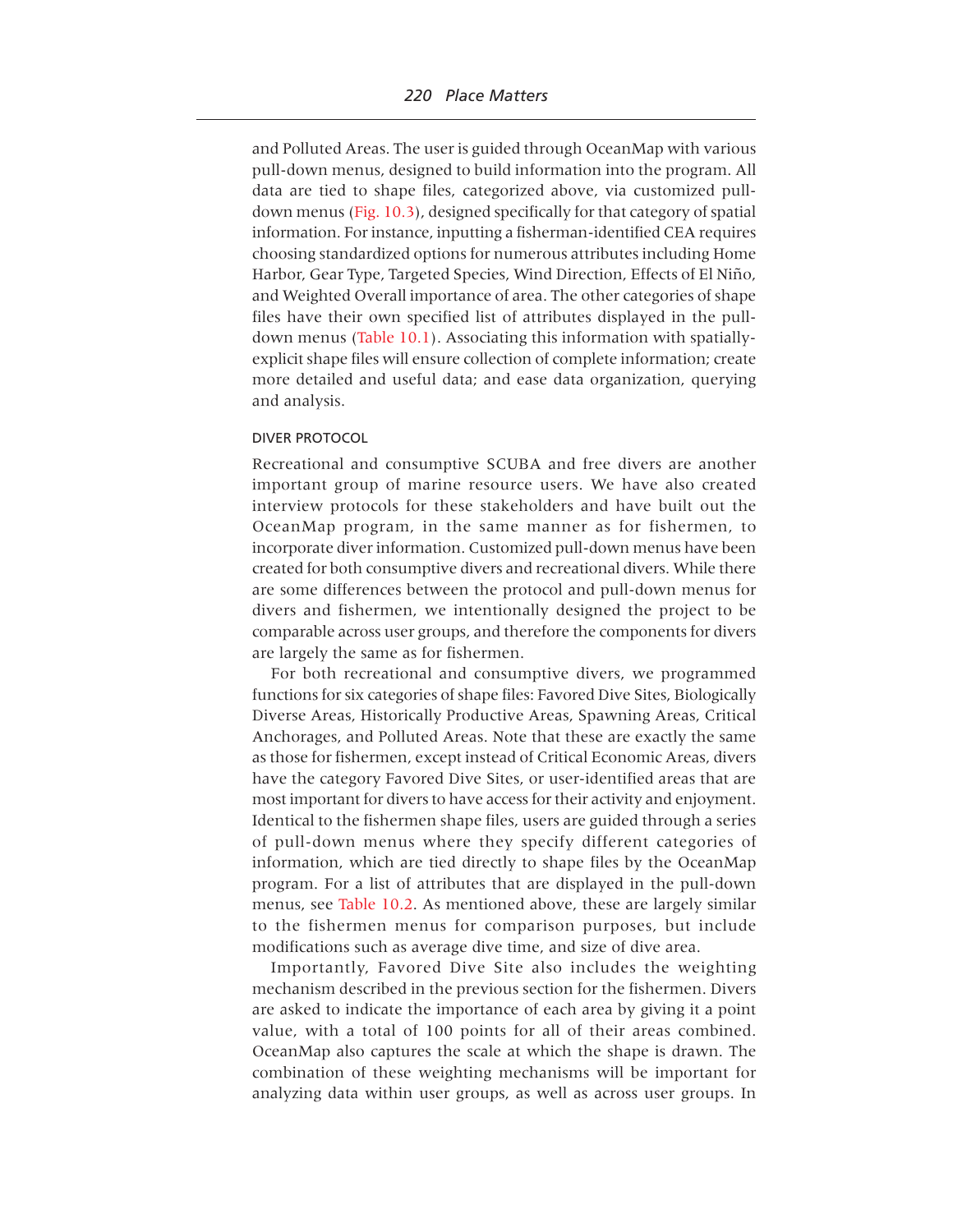|                                     | Α | B | C | D | Ε | F | G  |
|-------------------------------------|---|---|---|---|---|---|----|
| <b>Diver Name</b>                   | X | X | X | X | X | X | X. |
| Home Harbor                         | X | X | X | X | X |   | X  |
| <b>Species Observed</b>             | X | X | X | X | X |   | X  |
| <b>Wind Direction</b>               | X | X | X | X | X |   |    |
| Season                              | X | X | X | X | X | X |    |
| <b>Years Experience</b>             | X | X |   |   |   |   |    |
| <b>Species Targeted</b>             | X |   |   |   |   |   |    |
| <b>Harvesting Method</b>            | X |   |   |   |   |   |    |
| % income from<br>consumptive diving | X |   |   |   |   |   |    |
| % income from specific<br>species   | X |   |   |   |   |   |    |
| Interviewer mood                    | X | X |   |   |   |   |    |
| Habitat types                       | X | X |   |   |   |   |    |
| Species Health (past)               | X | X |   |   |   |   |    |
| Species Health (present)            | X | X |   |   |   |   |    |
| Average Dive time                   | X | X |   |   |   |   |    |
| Average Size of Dive Area           | X | X |   |   |   |   |    |
| <b>Access Method</b>                | X | X |   |   |   |   |    |
| Weighted importance<br>of area      | X | X |   |   |   |   |    |
| Effect of regime shifts             |   |   | X |   |   |   |    |
| Pollution type                      |   |   |   |   |   |   | X  |
| Pollution frequency                 |   |   |   |   |   |   | X  |
| <b>Pollution effects</b>            |   |   |   |   |   |   | X  |
| <b>Additional Comments</b>          | X | X | X | X | X | X | X  |
|                                     |   |   |   |   |   |   |    |

# *Using GIS to Elicit and Apply Local Knowledge 221*

**Table 10.2. OceanMap database of shape files and diver attribute**

**information**

particular, the scale feature will be helpful to compare fisherman and diver information, which are likely to be vastly different in size. Column  $F =$  Critical Anchorages; Column  $G =$  Pollution

Column A = Favored Dive Sites (Consumptive divers; Column B = Favored Dive Sites (Recreational Diver); Column C = Biologically Diverse Areas; Column D = Historically Productive Areas; Column E = Spawning Areas;

## *Marine Resource Stakeholders as Loci for Data Collection*

The Local Knowledge Project has generated interest in socioeconomic analysis and marine reserve siting among numerous user groups, specifically in using the OceanMap tool. Many fishermen who participated in the pilot project requested copies of maps to use for fishermen-driven MPA planning efforts, and would like to see further data collection. Recreational diver representatives have seen demonstrations of OceanMap and have contributed their own data.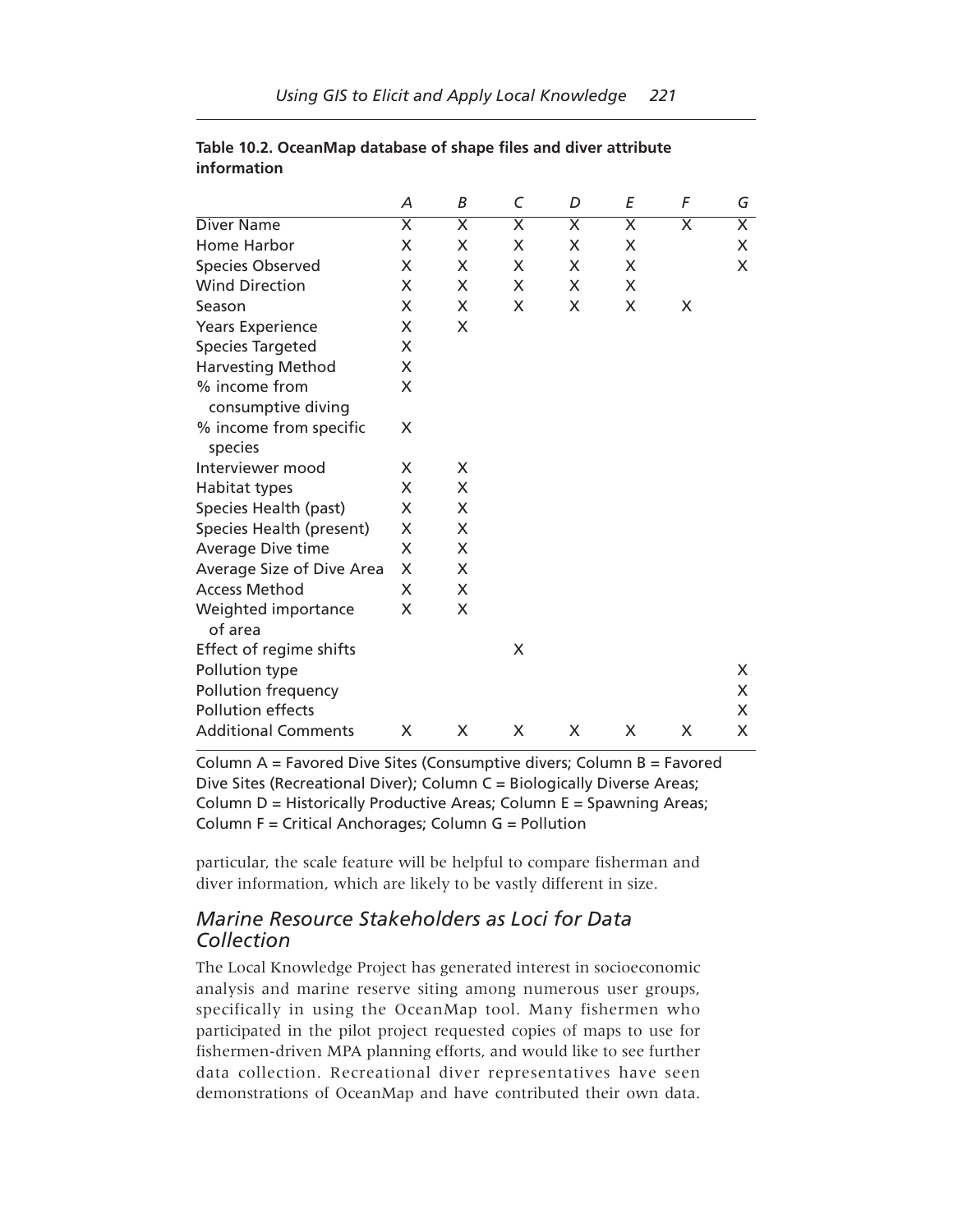Environmental Defense has distributed numerous copies of OceanMap to interested parties for review and individual use.

OceanMap is designed to accommodate a variety of approaches for socioeconomic assessment. Environmental Defense can conduct research independently, partner with other organizations to collect data, or train interested stakeholder groups or organizations in the protocol and the use of OceanMap and let the groups collect data themselves.

OceanMap has additional built-in functions that allow stakeholder groups to work independently of GIS experts to easily perform initial data analysis. For instance, users can aggregate spatial information with the click of a button to quickly find congruence within the stakeholder data, thereby creating a map of their detailed spatial representation of their socioeconomic information. More advanced data analysis, such as comparing information across user groups, is also possible, but will likely occur after user groups have compiled their information into data layers. Environmental Defense can help groups synthesize and analyze OceanMap data initially, but will seek a "neutral party," perhaps an academic or government institution, to serve as the repository of data collected by OceanMap users. The flexibility and ease of OceanMap make it a powerful tool for reaching out to all stakeholders and conducting accurate and timely socioeconomic assessment that can easily be integrated with other types of information. Its application can facilitate the analysis and inclusion of socioeconomic data inimplement the Marine Life Protection Act and other marine management initiatives.

Over the summer of 2004, Environmental Defense, in partnership with Ecotrust and the Central California national marine sanctuaries, conducted the second iteration of the Local Knowledge Project, utilizing and testing the changes made in OceanMap. Participants included commercial and recreational fishermen, consumptive and nonconsumptive SCUBA and free divers, kayakers, sailors, surfers, and shop owners. The results of the study will be published in a peer-reviewed journal, but have once again proven the effectiveness of OceanMap. We continue to refine interview protocols for each user group, expand the stakeholder-specific pull-down menus and methods for integrated data entry, and make other improvements to OceanMap.

#### *Integration with other Spatially-Explicit Information and Expansion Beyond California MPA Planning*

OceanMap is a tool that allows spatial representation of disparate forms of marine-related data. One of the greatest benefits of the tool is its capacity to integrate numerous datasets, represented as individual layers of information, into one centralized location. Comparison and analysis of complex datasets is possible and relatively easy to accomplish. OceanMap already contains numerous data layers and will continue to assimilate information as it becomes available. The end result will be a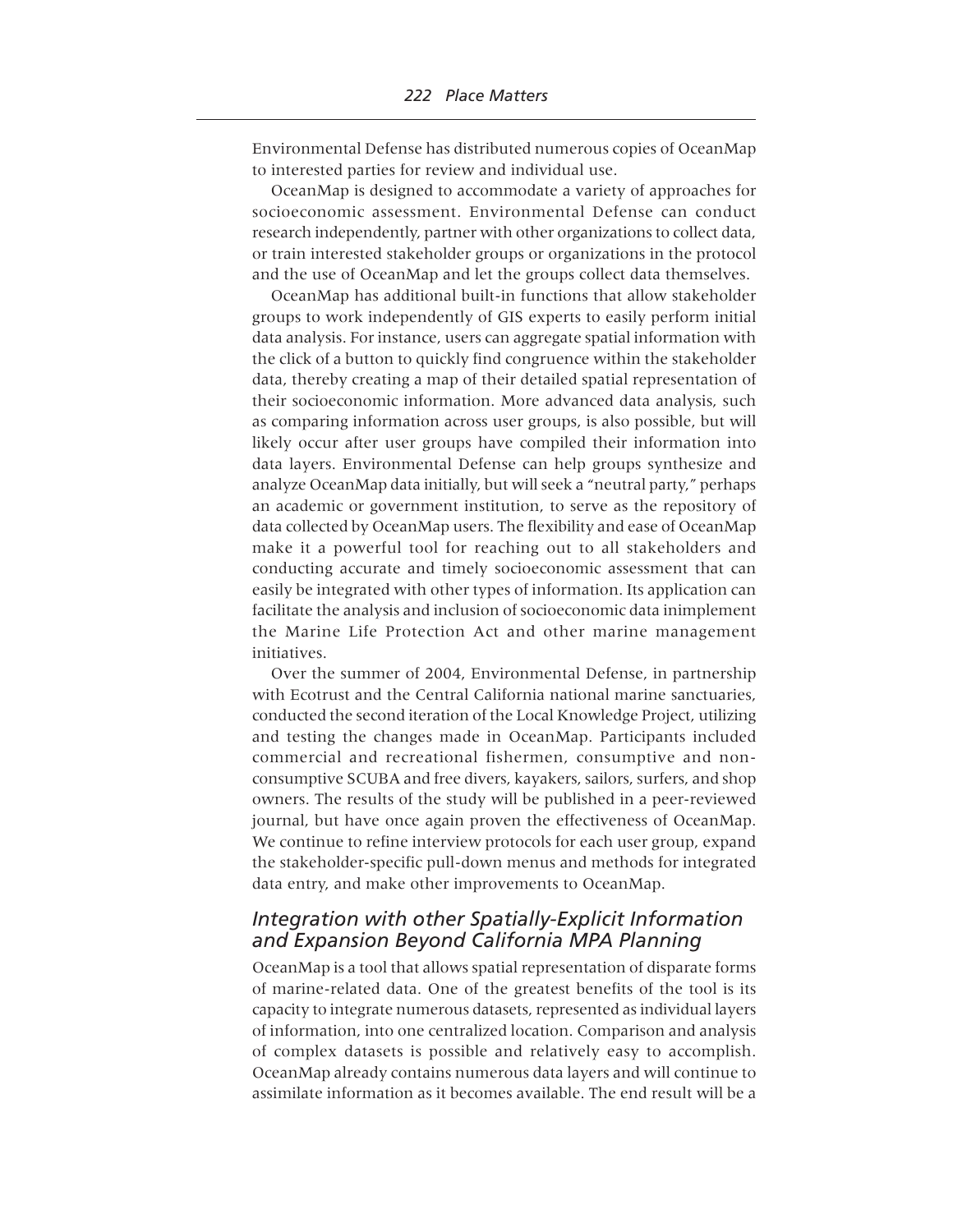rich database that can be used to derive MPA siting alternatives based on specified goals and objectives.

If coupled with simulated annealing software, OceanMap could serve as a decision-support tool, generating sets of reserve siting scenarios that all meet scientific criteria (e.g., for individual reserve size, total network size, habitat representivity, etc.). These siting scenarios could then be compared with socioeconomic data to choose scenarios that minimize costs to user groups.

OceanMap can also facilitate interaction between stakeholder groups. For instance, fishermen and scientists can view each other's information in a standardized format and identify areas of common agreement. Local knowledge is generally not subject to the same peer review as scientific information, but comparison of fishermen's information with other data sources would help validate it. Meetings between fishermen and scientists to achieve these objectives would be a logical extension of the project.

The protocol developed through the Local Knowledge Project and the capabilities of OceanMap can be generalized to other applications. These tools are flexible enough to support numerous marine policy implementation decisions and are not limited to MPA planning efforts. Groups working to derive marine decision support tools in other regions and states have expressed interest in the OceanMap model. The OceanMap design is replicable and, depending on available data, can be applied to any marine environment.

#### **Conclusion**

MPA planning is a complex and sometimes contentious process, with numerous stakeholders and data needs. Experience in California illustrates that early inclusion of socioeconomic information improves planning and implementation phases of the decision-making processes. Tools designed to facilitate inclusion of socioeconomic information in a spatially explicit manner and integration of different kinds of information are needed.

The Local Knowledge Project focused on developing a protocol for collecting local knowledge and standardizing it for integration into policy processes. The initial study yielded numerous products including: (1) a protocol for rapid socioeconomic assessment; (2) a database of fishermen's knowledge and information; and (3) a GIS of fishermen's ecological information and socioeconomic concerns for further use in the MLPA process (Scholz et al., 2004). Through this study, OceanMap was proven effective in representing spatial information and augmenting the MPA planning process.

Based on lessons learned during the pilot study and feedback from marine resource stakeholders, OceanMap has been further developed into a more comprehensive and powerful tool. The protocol for collecting socioeconomic information has also been improved for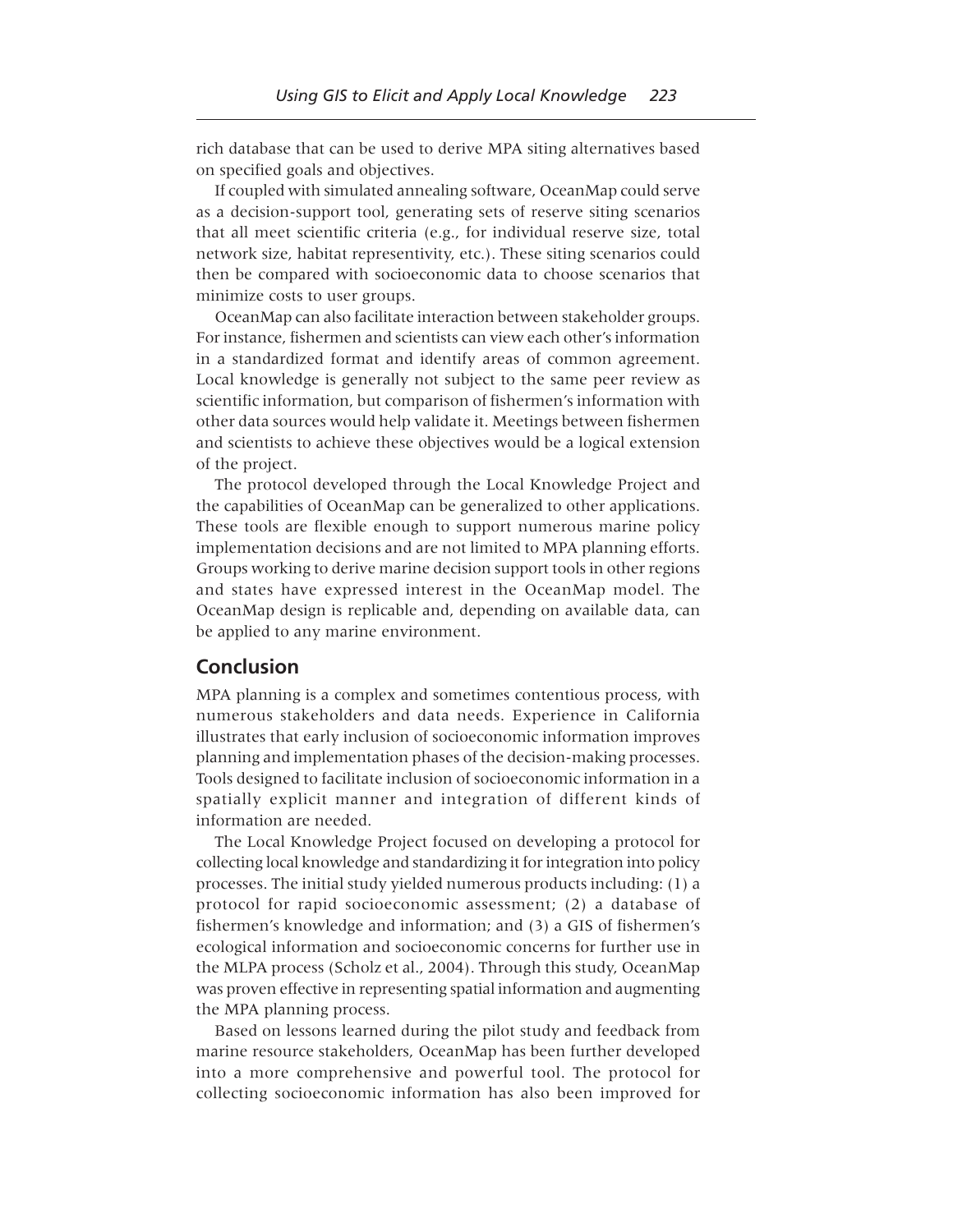broader application, and with continued use and feedback, OceanMap development will persist. As this project has demonstrated, GIS-based tools are effective means of empowering user groups and representing information spatially. Such tools can greatly facilitate the collection and analysis of socioeconomic information, which is essential for sound policy making and durable marine management successes.

#### *Notes*

1. Parties interested in learning more about "OceanMap," or obtaining a copy should contact Peter Black at Environmental Defense. "OceanMap" currently runs on Microsoft 2000 or higher and with ESRI's Arcview 3.3.

#### **References**

- Berkes, F., Colding, J., and Folke, C., 2000. Rediscovery of traditional ecological knowledge as adaptive management, *Ecological Applications*, 10: 1251-62.
- California Bill Number AB 993, as introduced by Assembly Member Shelley, February 25, 1999.
- California Department of Fish and Game, Marine Region. Marine Life Protection Act Initiative, http:// www.dfg.ca.gov/mrd/mlpa/ index.html. Last accessed November 18, 2004.
- Carter, D. W., 2003. Protected areas in marine resource management: Another look at the economics and research issues, *Ocean & Coastal Management*, 46: 439-56.
- Castilla, J. C., and Bustamante, R. H., 1989. Human exclusion from rocky intertidal of Las Cruces, central Chile: effects on *Durvillaea antarctica* (Phaeophyta, Durvilleales), *Marine Ecology Progress Series*, 50: 203-14.
- Department of Commerce, 2003. Announcement of Intent to Initiate the Process to Consider Marine Reserves in the Channel Islands National Marine Sanctuary; Intent to Prepare a Draft Environmental Impact Statement, *Federal Register*, 68: 27989-90.
- Feeney, D., Berkes, F., McCay, B. J., and Acheson, J. M., 1990. The tragedy of the commons—22 years later, *Human Ecology*, 18: 1-19.
- Gilden, J., and Conway, F., 2002a. *An Investment in Trust: Communication in the Commercial Fishing and Fisheries Management Communities*, Corvallis, OR, Oregon Sea Grant Publication ORESU-G-01-004, 80 pp.
- Gilden, J., and Conway, F., 2002b. *Fishing Community Attitudes Toward Socioeconomic Research and Data Collection by Fisheries Managers - Supplement to An Investment in Trust*, Corvallis, OR, Oregon Sea Grant, 35 pp.
- Halpern, B. S., 2003. The impact of marine reserves: do reserves work and does reserve size matter? *Ecological Applications Supplement*, 13(1): 117-37.
- Huck, S. W., 2000. *Reading Statistics and Research*, 3rd Edition, New York, Addison Wesley Longman, 126 pp.
- McCay, B. M., and Acheson, J. M. (eds.), 1987. *The Question of the Commons: The Culture and Ecology of Communal Resources*, Tucson, AZ, University of Arizona Press, 439 pp.
- National Research Council (NRC), 2001. *Marine Protected Areas: Tools for Sustaining Ocean Ecosystems*, Washington DC, National Academy Press, 288 pp.